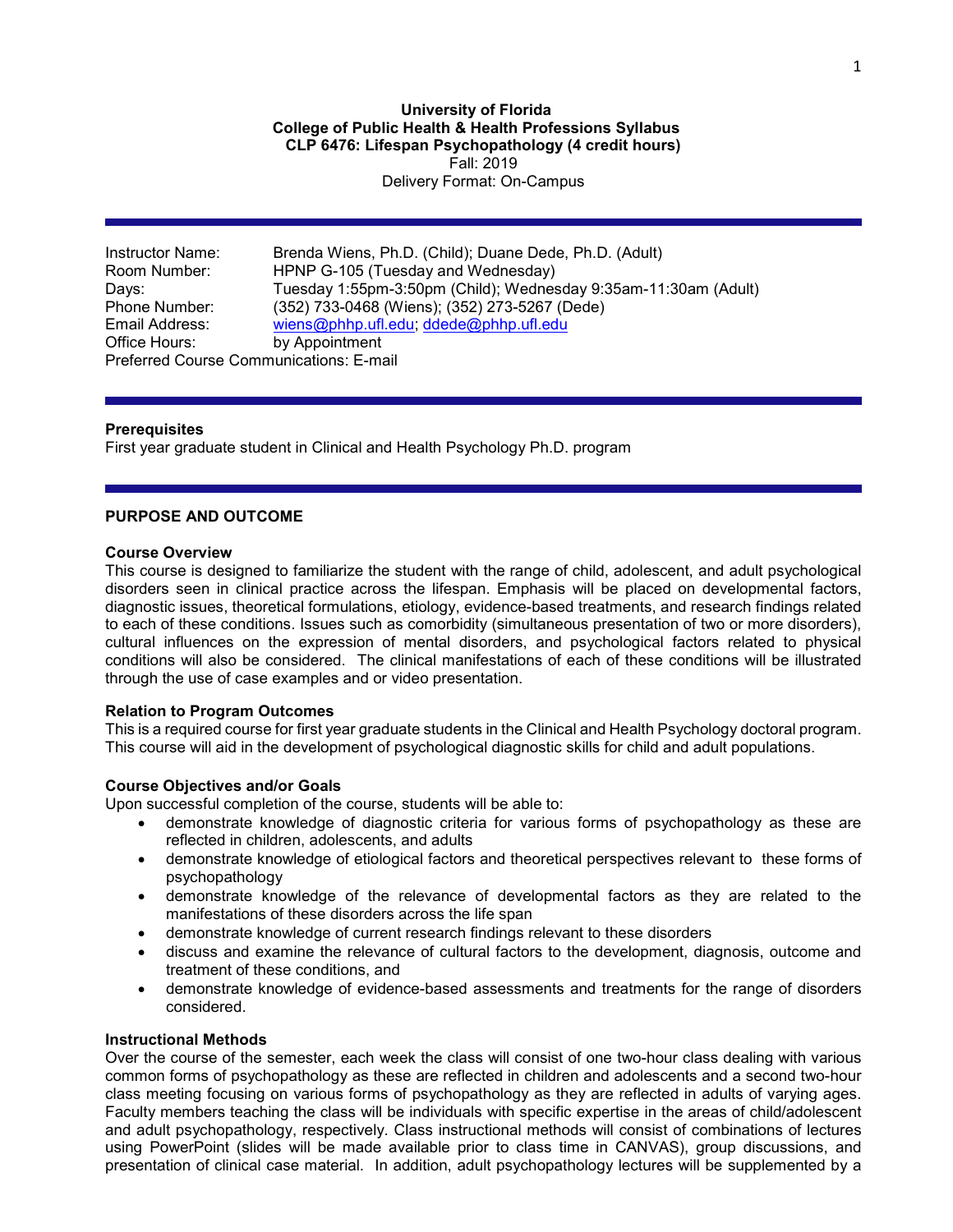"movie night" (attendance is optional but encouraged) which will include viewing and discussions of cinematic depiction of psychopathology and its social context. A list of movies has been identified and additional ideas will be solicited from participants. Both the child and adult psychopathology portion of the class will also require students to prepare a **30 minute presentation** on topics that will be assigned/chosen during the first week of class.

# **DESCRIPTION OF COURSE CONTENT**

### **Topical Outline/Course Schedule**

| Week           | Date(s)            | Topic(s)                                                                                                | Readings                                                        |
|----------------|--------------------|---------------------------------------------------------------------------------------------------------|-----------------------------------------------------------------|
|                | 8/20/19            | Development and risk factors in psychopathology                                                         | **Please see reading list in the                                |
|                |                    |                                                                                                         | Appendix to this syllabus**                                     |
|                | 8/21/19            | Lifespan issues in psychopathology, diagnosis and                                                       |                                                                 |
|                |                    | classification of psychological disorders                                                               |                                                                 |
| $\overline{2}$ | 8/27/19            | Development and risk factors in psychopathology                                                         | **Please see reading list in the                                |
|                |                    | (con't); 5-minute "research blitz" presentations on<br>environmental/chemical risk factors and links to | Appendix to this syllabus**                                     |
|                |                    | child psychopathology                                                                                   |                                                                 |
|                |                    |                                                                                                         |                                                                 |
|                | 8/28/19            | Other Psychotic Disorders, Dissociative Disorders                                                       |                                                                 |
|                |                    | and Impulse-Control Disorders                                                                           |                                                                 |
| 3              | 9/3/19             | Overview of DSM-5 Neurodevelopmental Disorders;                                                         | **Please see reading list in the                                |
|                |                    | Autism Spectrum Disorder                                                                                | Appendix to this syllabus**                                     |
|                |                    |                                                                                                         |                                                                 |
|                | 9/4/19             | Neurocognitive Disorders (Delirium, Dementia and                                                        |                                                                 |
|                |                    | other Cognitive Disorders)                                                                              |                                                                 |
| 4              | 9/10/19            | Autism Spectrum Disorder (con't); Intellectual<br><b>Disabilities</b>                                   | **Please see reading list in the<br>Appendix to this syllabus** |
|                |                    |                                                                                                         |                                                                 |
|                | 9/11/19            | Anxiety Disorders in early, middle, and later adulthood                                                 |                                                                 |
| 5              | 9/17/19            | ADHD in childhood and adolescence                                                                       | **Please see reading list in the                                |
|                |                    |                                                                                                         | Appendix to this syllabus**                                     |
|                | 9/18/19            | Substance-related and Addictive Disorders                                                               |                                                                 |
| 6              | 9/24/19            | ADHD (con't); Tic Disorders; Specific Learning                                                          | **Please see reading list in the                                |
|                |                    | <b>Disorders</b>                                                                                        | Appendix to this syllabus**                                     |
|                |                    |                                                                                                         |                                                                 |
| $\overline{7}$ | 9/25/19<br>10/1/19 | Schizophrenia spectrum<br><b>Oppositional Defiant Disorder/Conduct Disorder</b>                         | **Please see reading list in the                                |
|                |                    | Case conceptualization assignment (child) due by                                                        | Appendix to this syllabus**                                     |
|                |                    | 9am                                                                                                     |                                                                 |
|                |                    |                                                                                                         |                                                                 |
|                | 10/2/19            | 3 student presentations (adult)                                                                         |                                                                 |
| 8              | 10/8/19            | Adolescent Substance Use; 1 student presentation                                                        | <b>**Please</b> see reading list in the                         |
|                |                    | (child)                                                                                                 | Appendix to this syllabus**                                     |
|                |                    |                                                                                                         |                                                                 |
|                | 10/9/19            | Somatic Symptom and Related Disorders; Sleep-                                                           |                                                                 |
|                | 10/15/19           | <b>Wake Disorders</b><br>Elimination Disorders: Enuresis and Encopresis; Child                          | ** Please see reading list in the                               |
| 9              |                    | and Adolescent Mood Disorders                                                                           | Appendix to this syllabus**                                     |
|                |                    |                                                                                                         |                                                                 |
|                | 10/16/19           | <b>Adult Midterm</b>                                                                                    |                                                                 |
| 10             | 10/22/19           | Child and Adolescent Mood Disorders (con't)                                                             | **Please see reading list in the                                |
|                |                    |                                                                                                         | Appendix to this syllabus**                                     |
|                | 10/23/19           | Depressive, Bipolar, and related disorders                                                              |                                                                 |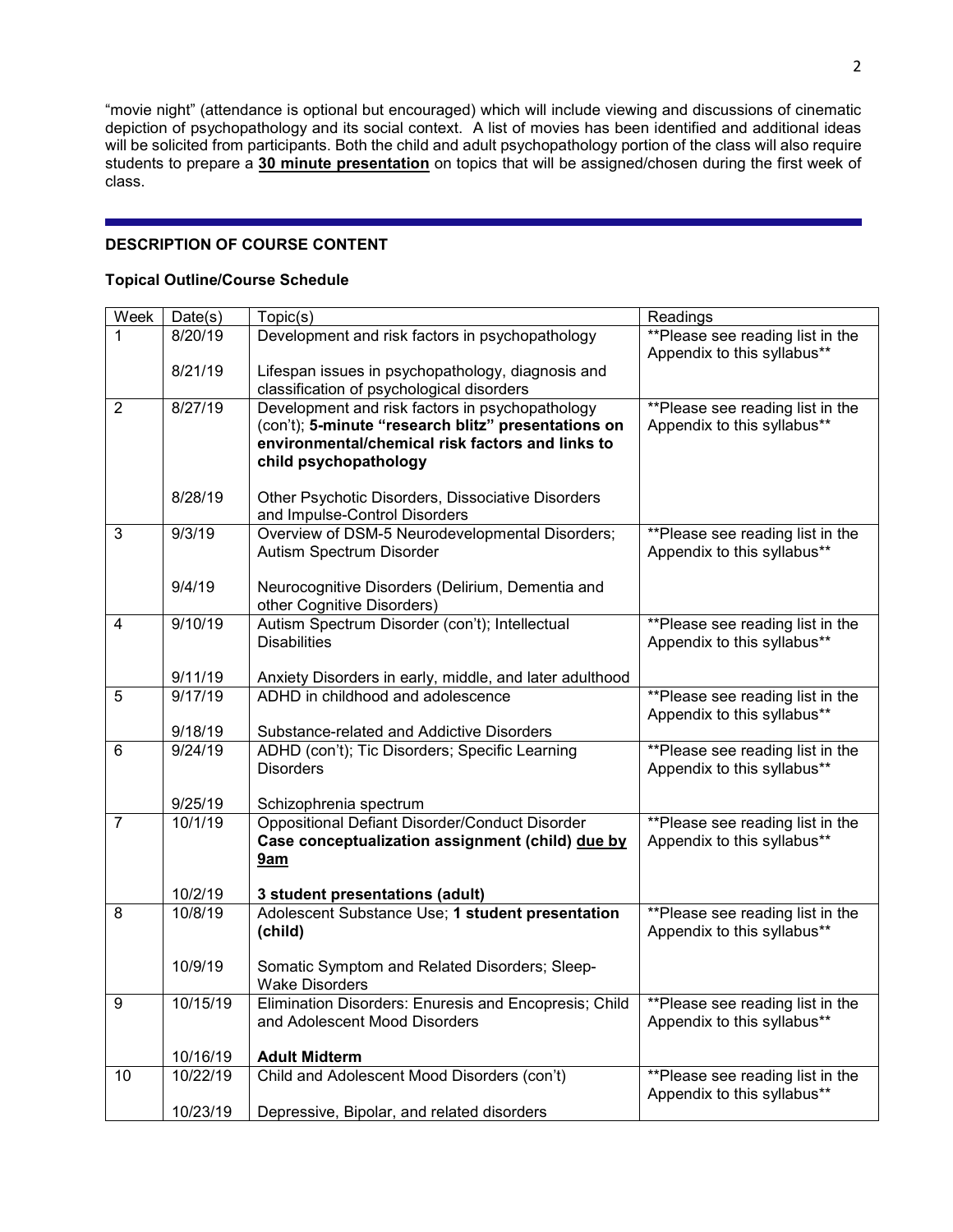| Week | Date(s)  | Topic(s)                                                                                                  | Readings                                                        |
|------|----------|-----------------------------------------------------------------------------------------------------------|-----------------------------------------------------------------|
| 11   | 10/29/19 | 2 student presentations (child); Fact-finding cases                                                       | **Please see reading list in the                                |
|      |          | Case conceptualization assignment (child) due by                                                          | Appendix to this syllabus**                                     |
|      |          | 9am                                                                                                       |                                                                 |
|      |          |                                                                                                           |                                                                 |
|      | 10/30/19 | Depressive, Bipolar, and related disorders (con't);                                                       |                                                                 |
|      |          | Quiz (adult)                                                                                              |                                                                 |
| 12   | 11/5/19  | Anxiety Disorders in children and adolescents                                                             | **Please see reading list in the<br>Appendix to this syllabus** |
|      | 11/6/19  | 2 student presentations (adult)/case videos                                                               |                                                                 |
| 13   | 11/12/19 | Anxiety Disorders in children and adolescents (con't);                                                    | **Please see reading list in the                                |
|      |          | Obsessive-Compulsive Disorder in children                                                                 | Appendix to this syllabus**                                     |
|      |          |                                                                                                           |                                                                 |
|      | 11/13/19 | <b>Personality Disorders</b>                                                                              |                                                                 |
| 14   | 11/19/19 | Trauma and Stressor-Related Disorders in Childhood                                                        | **Please see reading list in the                                |
|      |          | and Adolescence; 2 student presentations (child)                                                          | Appendix to this syllabus**                                     |
|      |          |                                                                                                           |                                                                 |
|      | 11/20/19 | Eating Disorders and Obsessive-Compulsive and                                                             |                                                                 |
|      |          | related disorders; 2 student presentations (adult);                                                       |                                                                 |
|      |          | review for final                                                                                          |                                                                 |
| 15   | 11/26/19 | Cultural competence and mental health disparities in<br>clinical child psychology; Case conceptualization | **Please see reading list in the                                |
|      |          | assignment (child) due by 9am                                                                             | Appendix to this syllabus**                                     |
|      |          |                                                                                                           |                                                                 |
|      | 11/27/19 | HOLIDAY(Thanksgiving break) - NO CLASS                                                                    |                                                                 |
| 16   | 12/3/19  | 2 student presentations (child); Fact-finding cases;                                                      | N/A                                                             |
|      |          | review for final                                                                                          |                                                                 |
|      |          |                                                                                                           |                                                                 |
|      | 12/4/19  | <b>FINAL (adult)</b>                                                                                      |                                                                 |
| 17   | 12/10/19 | FINAL (child)                                                                                             | N/A                                                             |

## **Course Materials and Technology**

Copies of the Powerpoint slides for all lectures will be made available within CANVAS. Digital "mock" interviews for completion of case conceptualization assignments for the child portion of the course will be available in a share folder titled LIFESPAN PSYCHOPATHOLOGY FALL 2019, located within the S: drive CP-Student. Other media may be added to this folder over the semester.

## **Adult Related Readings**

The following texts are required and may be purchased in the HSC Bookstore:

Sadock, B.J., Sadock, V. A., & Ruiz, P. (Eds.). (2014). *Kaplan and Sadock's Synopsis of Psychiatry (11th Ed.)*. New York: Williams & Wilkins.

American Psychiatric Association. (2013). *Diagnostic and Statistical Manual of Mental Disorders, Fifth Edition (DSM-5)*. Washington, D.C.: American Psychiatric Association.

A listing of additional readings for the adult-focused portion of this course is provided in the Appendix to this syllabus. These readings can be found within CANVAS (Course Reserves link), as well as in the share folder LIFESPAN PSYCHOPATHOLOGY FALL 2019. These readings will include selected deidentified cases that will be discussed during listed weeks. Please also download the "iTunesU" app. Various podcasts will be discussed during the semester.

## **Child/Adolescent Related Readings**

The following texts are required and may be purchased in the HSC Bookstore:

Mash, E. J., & Barkley, R. A. (2014). *Child Psychopathology, 3rd Edition*. New York: The Guilford Press.

American Psychiatric Association. (2013). *Diagnostic and Statistical Manual of Mental Disorders, Fifth Edition (DSM-5)*. Washington, D.C.: American Psychiatric Association.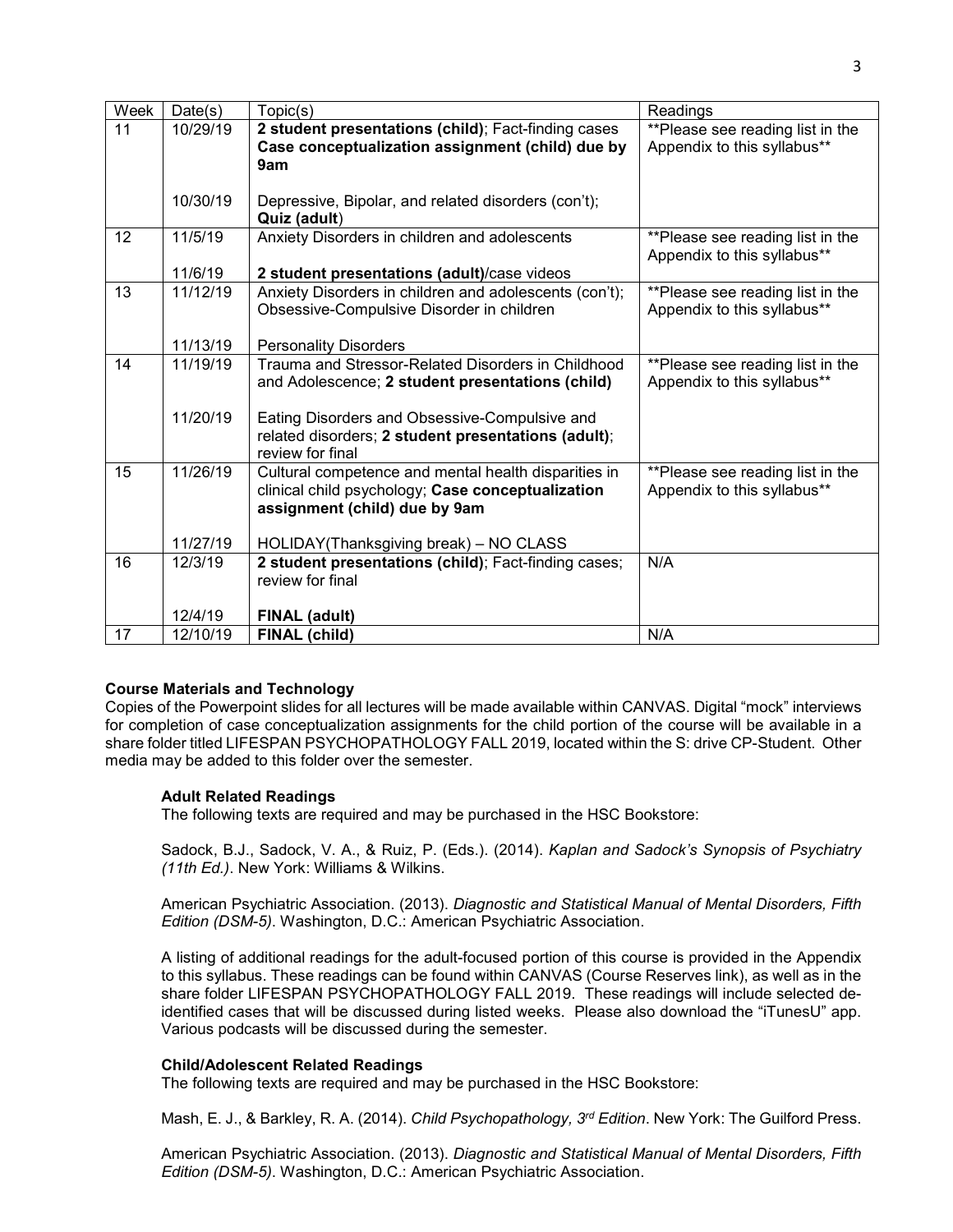A listing of additional readings for the child/adolescent portion of this course is provided in the Addendum to this syllabus. These readings can be found within CANVAS (Course Reserves link), as well as in the share folder LIFESPAN PSYCHOPATHOLOGY FALL 2019.

For technical support for this class, please contact the UF Help Desk at:

- Learning-support@ufl.edu
- $\bullet$  (352) 392-HELP select option 2
- <https://lss.at.ufl.edu/help.shtml>

### **ACADEMIC REQUIREMENTS AND GRADING**

#### **Assignments**

Students will be required to give two 30 minute presentations (one for the child portion of the course and one for the adult portion of the course) on topics that will be assigned/chosen at the beginning of the semester. Students will partner up in groups of two for their presentations (partners do not need to be the same for the child and adult portions of the course). These presentations can be done using PowerPoint, Prezi, or other presentation methods approved by the instructors. Requirements for presentations will be discussed at the beginning of the course. For the child portion of the course, each student will do a 5-minute "research blitz" presentation on environmental/chemical/health risk factors that are linked to child psychopathology, which will occur on the second Tuesday of class. For this assignment, each student will pick a specific environmental/chemical risk factor (e.g., BPA in plastics, flame retardants, specific pesticides) and construct a brief 5-minute "research blitz" overview of recent research on how this risk factor may link to child development/psychopathology. More information on expectations for this assignment will be provided via email prior to the start of class, as well as during the first class period. Additionally for the child portion of the course, there will 3 case conceptualization assignments. For these assignments, students will watch a mock interview of a parent (designed to simulate an interview with a parent of a child presenting for assessment), and will answer diagnostic conceptualization questions related to that interview, as well as other questions covering lecture information that may relate to the mock case.

#### **Grading**

Grades will be based on the results of mid-term (adult) and final examinations (adult and child), one quiz in the adult portion of the course, case conceptualizations assignments in the child portion of the course, 5-minute "research blitz" presentations in the child portion of the course, as well as class presentations in both the adult and child portions of the course. Each of the two presentations will be worth a total of 100 points (Total for the course = 200 points). The child "research blitz" presentations will be worth 20 points. The 3 child case conceptualization assignments will be worth 25 points each (Total for the course = 75 points). Each of the adult exams will be worth a total of 60 points (Total for the course = 120), and the child final exam will be worth 60 points (exams across the course will total 180 points). For the adult portion of the course, there will also be one quiz worth 20 points. Grades will be determined by adding points earned across all required elements for the course, and then dividing that number by the total possible points.

| Requirement                                     | Due date        | Points     |
|-------------------------------------------------|-----------------|------------|
| Child 5-minute "research blitz"<br>presentation | 08/27/19        | 20 points  |
| Presentation (child)                            | <b>TBA</b>      | 100 points |
| Presentation (adult)                            | <b>TBA</b>      | 100 points |
| Case conceptualization 1 (child)                | 10/01/19 by 9am | 25 points  |
| Mid-Term (adult)                                | 10/16/19**      | 60 points  |
| Case conceptualization 2 (child)                | 10/29/19 by 9am | 25 points  |
| Quiz (Adult)                                    | 10/30/19        | 20 points  |
| Case conceptualization 3 (child)                | 11/26/19 by 9am | 25 points  |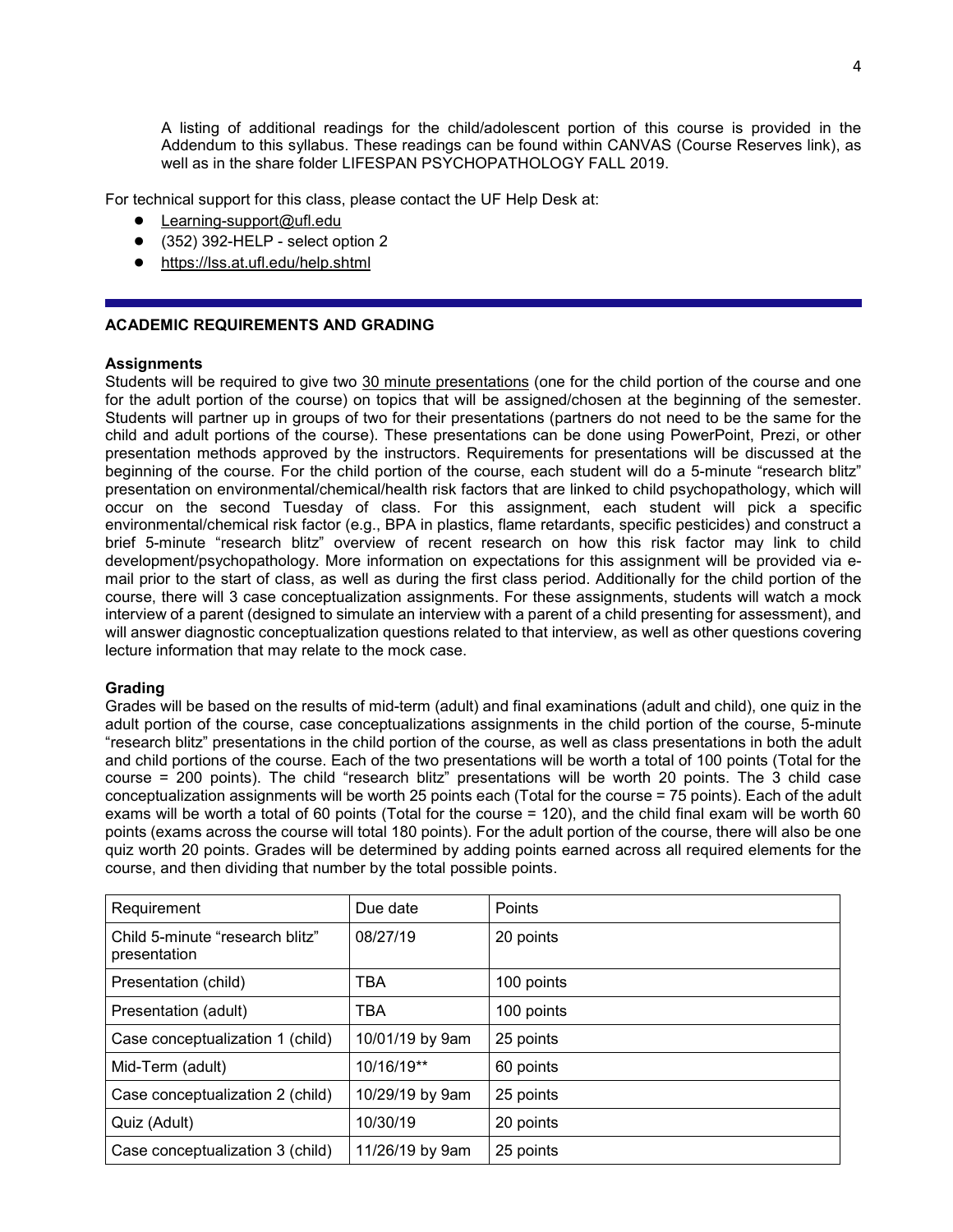| Final Exam (adult)              | 12/04/19 | 60 points                              |
|---------------------------------|----------|----------------------------------------|
| Final Exam (child - cumulative) | 12/10/19 | 60 points                              |
|                                 |          | TOTAL points possible for course = 495 |

*\*\*Tentative date*

Point system used: This is points per assignment. All points will be totaled to calculate a percentage based on the same system listed below.

| <b>Points</b>   | $93-$          | $90-$ | $87 -$ | $83 -$ | $80 -$  | 77               | 73- | 70-              | $67 -$ | 63- | 60-  | <b>Below</b> |
|-----------------|----------------|-------|--------|--------|---------|------------------|-----|------------------|--------|-----|------|--------------|
| earned          | 100            | 92    | 89     | 86     | 82      | 79               | 76  | 70               | 69     | 66  | 62   | 60           |
| Letter<br>Grade | $\overline{A}$ |       | B+     | D<br>D | D<br>D٠ | $\sim$<br>$\sim$ | ັ   | $\sim$<br>$\sim$ | D+     | ┗   | – ∪− |              |

| ∟etter<br>Grade        | n   | А-   | B+   | в         | в-   | $C+$ | ◠<br>v | <b>C-</b> | D+   | D   | -ט   | Е   | WF  |     | ΝG  | S-  |
|------------------------|-----|------|------|-----------|------|------|--------|-----------|------|-----|------|-----|-----|-----|-----|-----|
| Grade<br><b>Points</b> | 4.0 | 3.67 | 3.33 | 20<br>J.U | 2.67 | 2.33 | 2.0    | .67       | l.33 | . U | 0.67 | 0.0 | 0.0 | 0.0 | 0.0 | 0.0 |

For greater detail on the meaning of letter grades and university policies related to them, see the Registrar's Grade Policy regulations at:

<http://catalog.ufl.edu/ugrad/current/regulations/info/grades.aspx>

### **Exam Policy**

There will be a total of three exams for this course: 1 mid-term (for the Adult portion of the course) and 2 finals (one each for the Child and Adult portions of the course). The point totals for the exams are presented under grading (above). Exams may consist of a mixture of short answer, listing/multiple-choice, and essay questions related to research relevant to various disorders, assessment, diagnostic, treatment, or other issues relevant to a lifespan conceptualization of psychopathology. Exams will be based on information from readings, case examples, classroom video presentations, lectures, and class discussion. Exams will be administered in-class by the instructors.

#### **Policy Related to Make up Exams or Other Work**

Students who must miss class because of conflicting professional or personal commitment must make prior arrangements with the instructor. If an examination or presentation (that the student is scheduled to present) must be missed because of illness, a doctor's note is required. Make-ups for exams will only be allowed in the event of a documented illness and will need to be scheduled with course faculty. "Requirements for class attendance and make-up exams, assignments, and other work in this course are consistent with university policies that can be found in the online catalog at:

[https://catalog.ufl.edu/ugrad/current/regulations/info/attendance.aspx.](https://catalog.ufl.edu/ugrad/current/regulations/info/attendance.aspx)"

Any requests for make-ups due to technical issues MUST be accompanied by the ticket number received from LSS when the problem was reported to them. The ticket number will document the time and date of the problem. You MUST e-mail me within 24 hours of the technical difficulty if you wish to request a make-up.

### **Policy Related to Required Class Attendance**

Attendance and active participation in class sessions is required. Attendance is expected as a part of the student's professional training. Students are expected to arrive for class on time and to remain for the full class period. Students needing to miss class should make prior arrangements with the instructor via e-mail.

Excused absences must be consistent with university policies in the Graduate Catalog [\(http://gradcatalog.ufl.edu/content.php?catoid=10&navoid=2020#attendance\)](http://gradcatalog.ufl.edu/content.php?catoid=10&navoid=2020#attendance) and require appropriate documentation. Additional information can be found here: <https://catalog.ufl.edu/ugrad/current/regulations/info/attendance.aspx>

#### **Policy Related to Guests Attending Class:**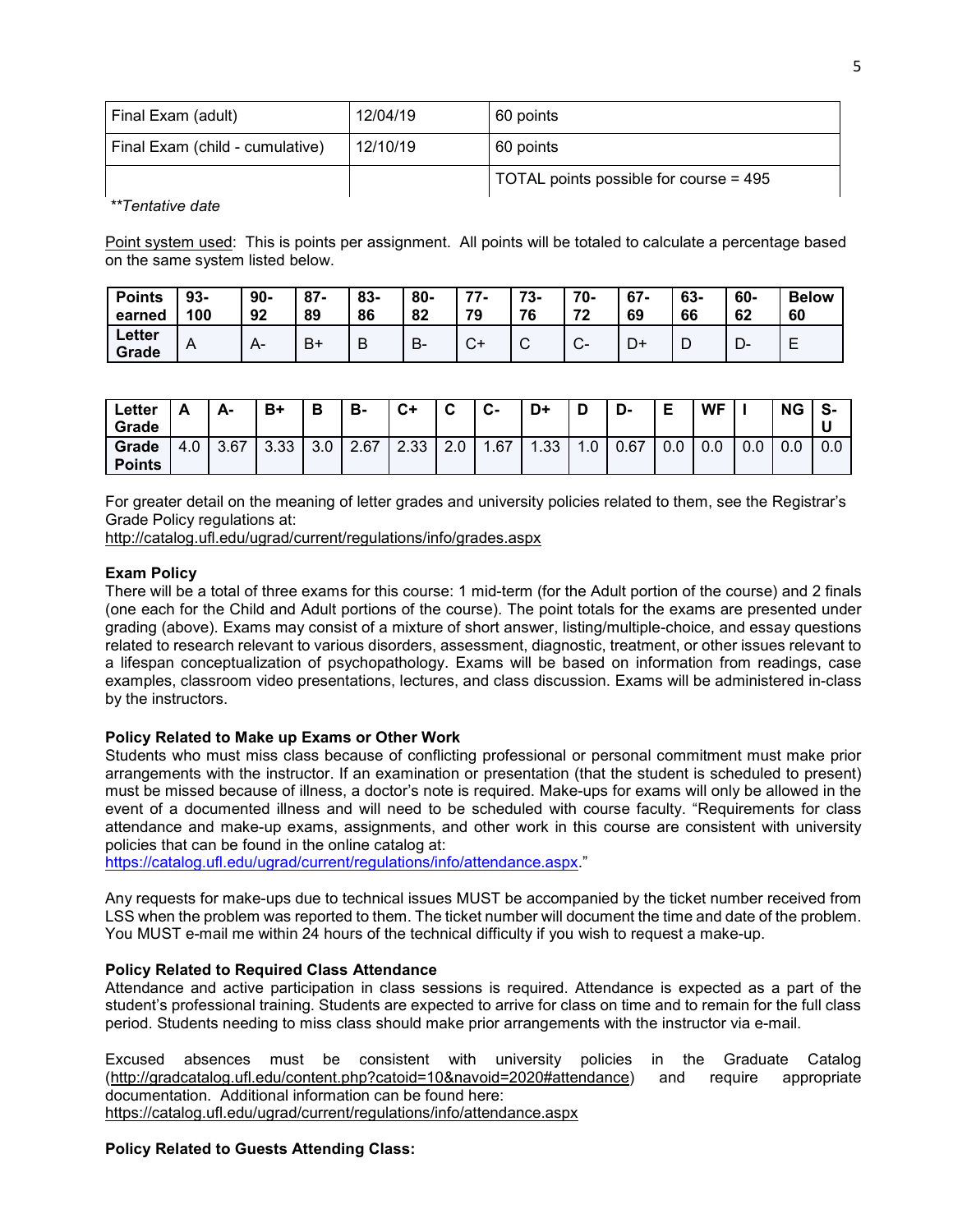Only registered students are permitted to attend class. However, we recognize that students who are caretakers may face occasional unexpected challenges creating attendance barriers. Therefore, by exception, a department chair or his or her designee (e.g., instructors) may grant a student permission to bring a guest(s) for a total of two class sessions per semester. This is two sessions total across all courses. No further extensions will be granted. Please note that guests are **not** permitted to attend either cadaver or wet labs. Students are responsible for course material regardless of attendance. For additional information, please review the Classroom Guests of Students policy in its entirety. Link to full policy: <http://facstaff.phhp.ufl.edu/services/resourceguide/getstarted.htm>

## **STUDENT EXPECTATIONS, ROLES, AND OPPORTUNITIES FOR INPUT**

### **Expectations Regarding Course Behavior**

We expect active participation from all students during each class meeting. During lectures and in-class activities, we expect students to be engaged, raise questions, and add comments to help foster understanding and learning of the material. We want to limit distractions to student engagement and participation during class; therefore, we have instituted a policy of no laptop, tablet, or other electronic device use during class unless otherwise instructed. Our decision to limit laptop use is informed by research in this area [e.g., Mueller, P.A., & Oppenheimer, D. M. (2014). The pen is mightier than the keyboard: Advantages of longhand over laptop note taking. *Psychological Science*, *25*, 1159-1168]. We will provide a copy of slides used in our lectures in advance, should you wish to print them out for notetaking. Should you have documented accommodations requiring laptop use, please discuss your accommodations with the instructors.

Please refrain from using I-pods, cell phones or any similar electronic devices during class as it is distracting and inconsiderate of other students and the instructor. Please turn off your cell phone or set it to silent mode when class begins; if you forget and it rings, turn it off without answering. We do not want students utilizing cell phones during class unless there is an urgent issue (i*f you have a special circumstance when contact by cell phone is vital, see the instructor in advance, make sure that you turn the phone to "vibrate," and take the call outside of the classroom so as to not disturb your classmates)*.

Please do not arrive late to class or disrupt the class as it is distracting and inconsiderate of other students and the instructor.

To the extent permitted by facility rules and restrictions, you may bring food and/or beverages to class as long as it does not interfere with your ability to work and/or participate in class and as long as it does not interfere with or your classmates' ability to work and participate in class. You will be expected to clean-up after yourself and dispose of all trash before leaving the classroom.

#### **Communication Guidelines**

It is expected that e-mail communications and behavior with course faculty and other students enrolled in the course will be professional and respectful. Per the Clinical and Health Psychology graduate student handbook, it is never appropriate to post information about patients on the internet in any fashion, even if identifying information is not included (this includes any case examples discussed in class).

#### **Academic Integrity**

Students are expected to act in accordance with the University of Florida policy on academic integrity. As a student at the University of Florida, you have committed yourself to uphold the Honor Code, which includes the following pledge:

### "**We, the members of the University of Florida community, pledge to hold ourselves and our peers to the highest standards of honesty and integrity**."

You are expected to exhibit behavior consistent with this commitment to the UF academic community, and on all work submitted for credit at the University of Florida, the following pledge is either required or implied:

### **"On my honor, I have neither given nor received unauthorized aid in doing this assignment."**

It is your individual responsibility to know and comply with all university policies and procedures regarding academic integrity and the Student Honor Code. Violations of the Honor Code at the University of Florida will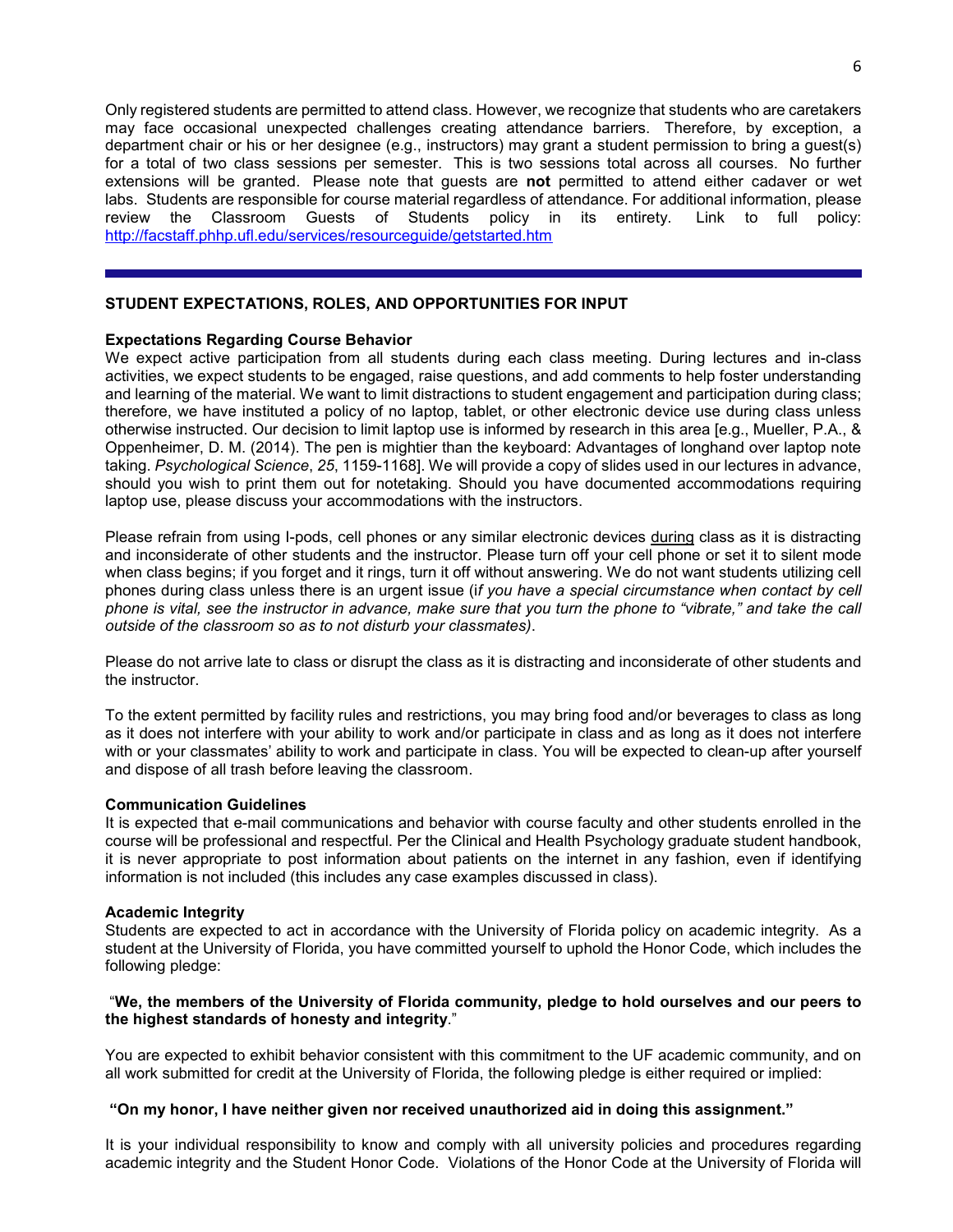not be tolerated. Violations will be reported to the Dean of Students Office for consideration of disciplinary action. For additional information regarding Academic Integrity, please see Student Conduct and Honor Code or the Graduate Student Website for additional details: <https://www.dso.ufl.edu/sccr/process/student-conduct-honor-code/> <http://gradschool.ufl.edu/students/introduction.html>

Please remember cheating, lying, misrepresentation, or plagiarism in any form is unacceptable and inexcusable behavior.

### **Online Faculty Course Evaluation Process**

Students are expected to provide professional and respectful feedback on the quality of instruction in this course by completing course evaluations online via GatorEvals. Guidance on how to give feedback in a professional and respectful manner is available at [https://gatorevals.aa.ufl.edu/students/.](https://gatorevals.aa.ufl.edu/students/) Students will be notified when the evaluation period opens, and can complete evaluations through the email they receive from GatorEvals, in their Canvas course menu under GatorEvals, or via [https://ufl.bluera.com/ufl/.](https://urldefense.proofpoint.com/v2/url?u=https-3A__ufl.bluera.com_ufl_&d=DwMFAg&c=sJ6xIWYx-zLMB3EPkvcnVg&r=y2HjEMjRMHJhfdvLrqJZlYczRsfp5e4TfQjHuc5rVHg&m=WXko6OK_Ha6T00ZVAsEaSh99qRXHOgMNFRywCoehRho&s=itVU46DDJjnIg4CW6efJOOLgPjdzsPvCghyfzJoFONs&e=) Summaries of course evaluation results are available to students at [https://gatorevals.aa.ufl.edu/public-results/.](https://gatorevals.aa.ufl.edu/public-results/)

### **SUPPORT SERVICES**

#### **Accommodations for Students with Disabilities**

If you require classroom accommodation because of a disability, you must register with the Dean of Students Office [http://www.dso.ufl.edu](http://www.dso.ufl.edu/) within the first week of class. The Dean of Students Office will provide documentation of accommodations to you, which you must then give to me as the instructor of the course to receive accommodations. Please make sure you provide this letter to me by the end of the second week of the course. The College is committed to providing reasonable accommodations to assist students in their coursework.

## **Counseling and Student Health**

Students sometimes experience stress from academic expectations and/or personal and interpersonal issues that may interfere with their academic performance. If you find yourself facing issues that have the potential to or are already negatively affecting your coursework, you are encouraged to talk with an instructor and/or seek help through University resources available to you.

- The Counseling and Wellness Center 352-392-1575 offers a variety of support services such as psychological assessment and intervention and assistance for math and test anxiety. Visit their web site for more information: [http://www.counseling.ufl.edu.](http://www.counseling.ufl.edu/) On line and in person assistance is available.
- You Matter We Care website: [http://www.umatter.ufl.edu/.](http://www.umatter.ufl.edu/) If you are feeling overwhelmed or stressed, you can reach out for help through the You Matter We Care website, which is staffed by Dean of Students and Counseling Center personnel.
- The Student Health Care Center at Shands is a satellite clinic of the main Student Health Care Center located on Fletcher Drive on campus. Student Health at Shands offers a variety of clinical services. The clinic is located on the second floor of the Dental Tower in the Health Science Center. For more information, contact the clinic at 392-0627 or check out the web site at: <https://shcc.ufl.edu/>
- Crisis intervention is always available 24/7 from: Alachua County Crisis Center: (352) 264-6789 <http://www.alachuacounty.us/DEPTS/CSS/CRISISCENTER/Pages/CrisisCenter.aspx>

**Do not wait until you reach a crisis to come in and talk with us. We have helped many students through stressful situations impacting their academic performance. You are not alone so do not be afraid to ask for assistance.**

## **Inclusive Learning Environment**

Public health and health professions are based on the belief in human dignity and on respect for the individual. As we share our personal beliefs inside or outside of the classroom, it is always with the understanding that we value and respect diversity of background, experience, and opinion, where every individual feels valued. We believe in, and promote, openness and tolerance of differences in ethnicity and culture, and we respect differing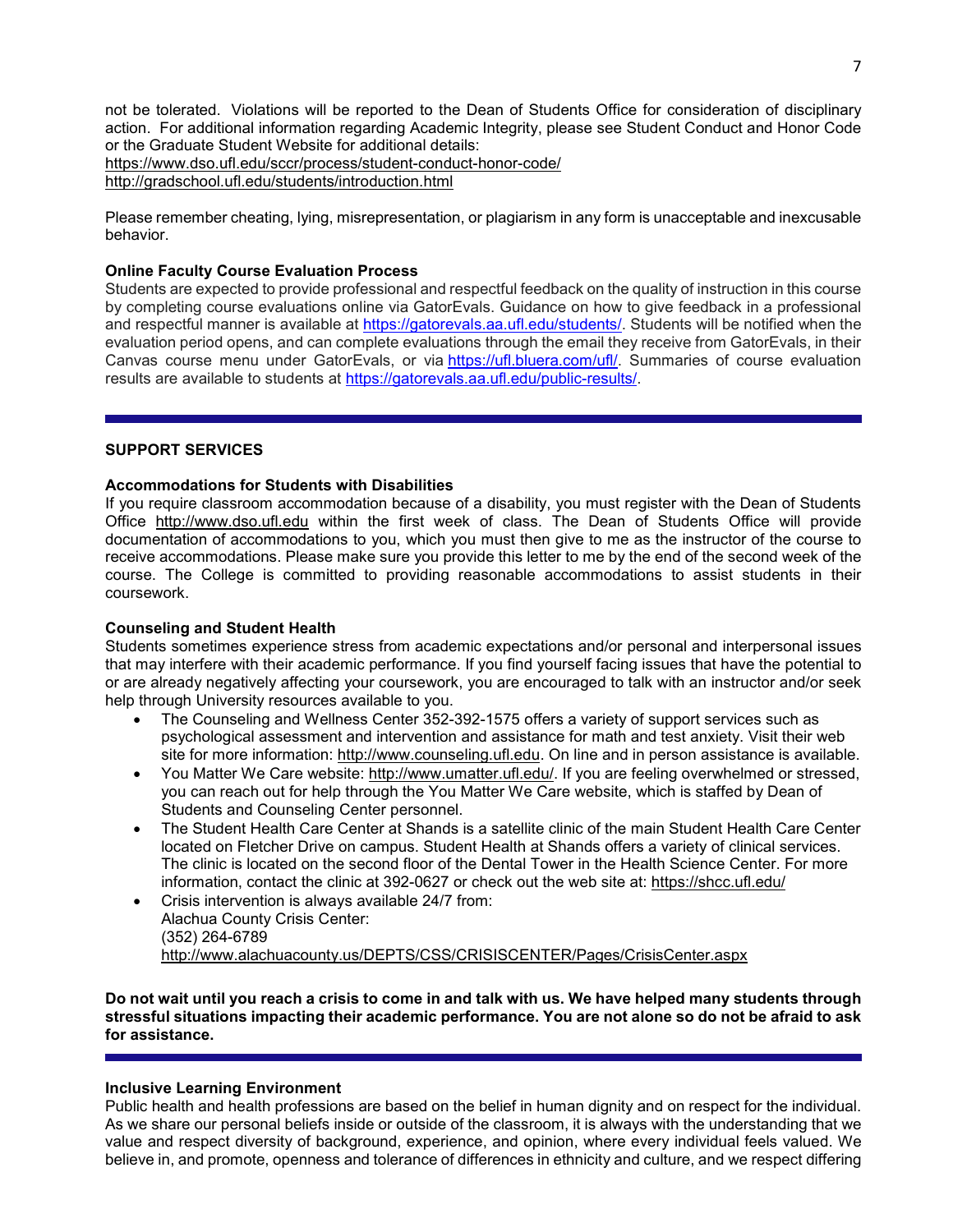personal, spiritual, religious and political values. We further believe that celebrating such diversity enriches the quality of the educational experiences we provide our students and enhances our own personal and professional relationships. We embrace The University of Florida's Non-Discrimination Policy, which reads, "The University shall actively promote equal opportunity policies and practices conforming to laws against discrimination. The University is committed to non-discrimination with respect to race, creed, color, religion, age, disability, sex, sexual orientation, gender identity and expression, marital status, national origin, political opinions or affiliations, genetic information and veteran status as protected under the Vietnam Era Veterans' Readjustment Assistance Act." If you have questions or concerns about your rights and responsibilities for inclusive learning environment, please see your instructor or refer to the Office of Multicultural & Diversity Affairs website: [www.multicultural.ufl.edu](http://www.multicultural.ufl.edu/)

## **Appendix – Course Readings**

## **Required Adult Psychopathology Readings**

**Introduction: Life Span issues in Psychopathology, Diagnosis and Classification – Week 1** Gottesman, I. (2001). Psychopathology through a life span-genetic prism. American Psychologist, 56 (11), 867 - 878.

Achenbach, T.M. & Rescorla, L.A. (2006). Developmental issues in assessment, taxonomy, and diagnosis of psychopathology. In D. Chicchetti and D. Cohen (Eds.) Developmental Psychopathology, Volume 1: Theory and Method (2nd Edition), Hoboken, NJ, Wiley, 139 – 180.

Youngstrom, E. (2008). Evidence-based strategies for the assessment of developmental psychopathology: measuring prediction, prescription, and process. In E.W. Craighead, D.J. Miklowitz, & L.W. Craighead (Eds.), Psychopathology: History, diagnosis, and empirical foundations. Hoboken, NJ: Wiley.

## **Neurocognitive Disorders – Week 3**

Collins, M., Grindell, S., Lovell, M.R., Dede, D.E, Moser, D.J., Phalin, B.R., Nogle, S., Wasik, M., Cordry, D., Daugherty, M.K., Sears, S.F., Nicolette, G., Indelicato, P. & McKeag., D.B. (1999) Relationship between concussion and neuropsychological performance in college football players. *JAMA*, 282: 964-970.

Harmon, K. G., Clugston, J. R., Dec, K., Hainline, B., Herring, S., Kane, S. F., Kontos, A. P., Leddy, J. J. McCrea, M., Poddar, S. K., Putukian, M., Wilson, J.C., Robert, W. O. (2019). American Medical Society for Sports Medicine position statement on concussion in sport. *British Medical Journal*, 1-13.

Smith, G. (2016). Dementia. APA Handbooks in Psychology. APA Press

Roman, G.C., Sachdev, P., Royal, D.R., Bullock, R.A., Orgogozo, J., Lopea-Pousa, S., Arizaga, R., and Wallin, A. (2004). Vascular cognitive disorder: a new diagnostic category updating vascular cognitive impairment and vascular dementia. *Journal of Neurological Sciences*, *226*: 81-87.

Satz, P. (1993). Brain reserve capacity on symptom onset after brain injury: A formulation and review of evidence for threshold theory. *Neuropsychology*, i: 273-295.

## **Substance-Related and Addictive Disorders - Week 5**

Mintzer, M.Z., Copersino, M.L. and Stitzer, M.L. (2005). Opioid abuse and cognitive performance. *Drug and Alcohol Dependence*, *78*: 225-230.

## **Depressive and Bipolar Disorders – Weeks 10 and 11**

Baune, B. T., Suslow, T., Arolt., V. and Berger, K. (2007). The relationship between psychological dimensions of depressive symptoms and cognitive functioning in the elderly: The MEMO-Study. *Journal of Psychiatric Research*, *41*: 247-254.

Miklowitz, D.J. and Cicchetti, D. (2006). Toward a life span developmental psychopathology perspective on bipolar disorder. *Development and Psychopathology*, *18*, 935-938.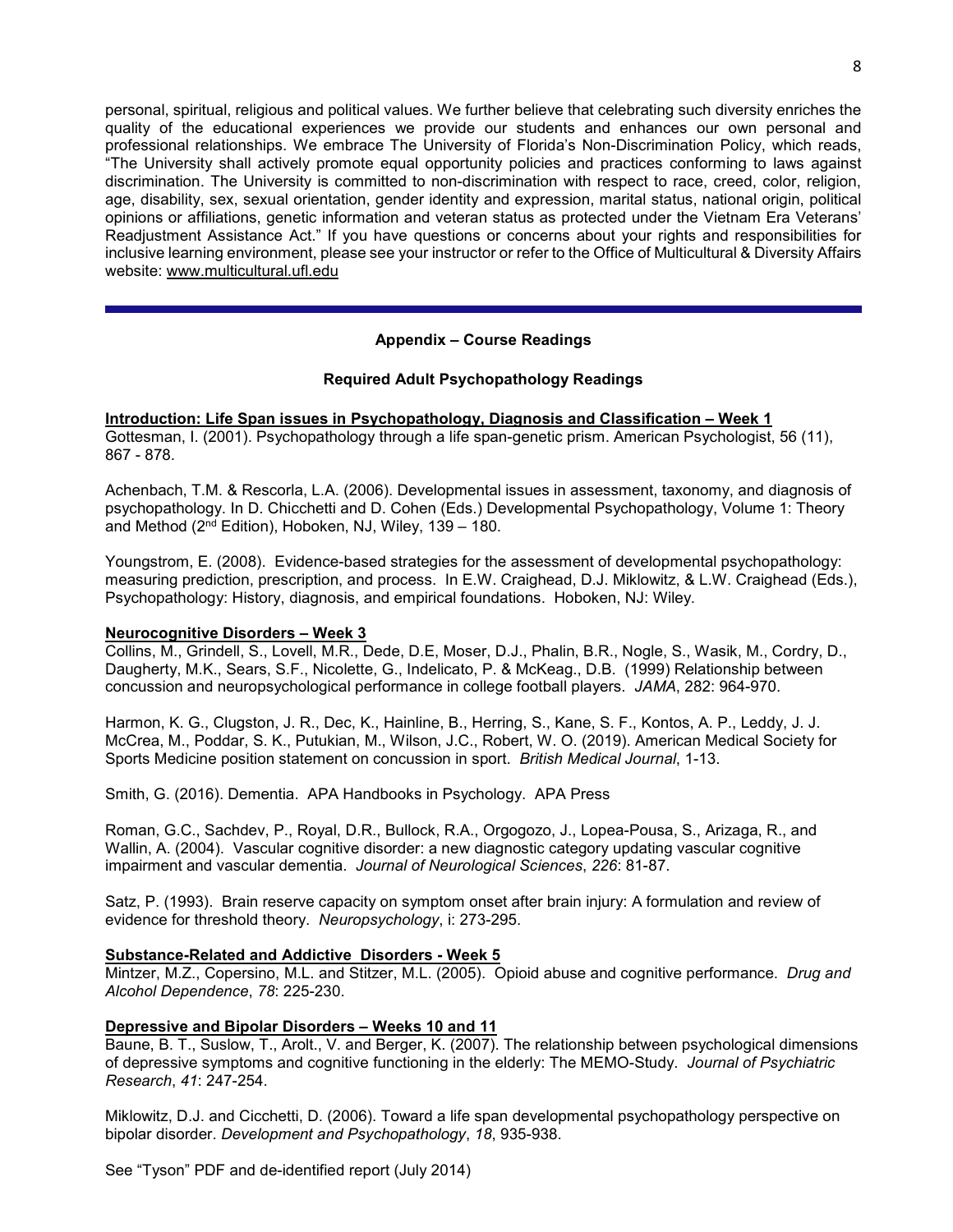## **Required Child/Adolescent Psychopathology Readings**

## **Development and Risk Factors in Psychopathology – Weeks 1 and 2**

Troller-Renfree, S., & Fox, N. A. (2017). Sensitive Periods in Development: Implications for Risk and Resilience. In J. L. Luby (Ed.) *Handbook of Preschool Mental Health (2nd Ed)* (pp. 3-26). New York: Guilford Press.

Navsaria, N., Gilbert, K., Lenze, S. N., & Whalen, D. J. (2017). Effects of Early Environment and Caregiving: Risk and Protective Factors in Developmental Psychopathology. In J. L. Luby (Ed.) *Handbook of Preschool Mental Health (2nd Ed)* (pp. 27-72). New York: Guilford Press.

## **Autism Spectrum Disorder and Intellectual Disabilities – Weeks 3 and 4**

DSM-5 section on Autism Spectrum Disorder (pages 50-59)

Child Psychopathology Textbook – Chapter 11 (Autism Spectrum Disorder), Chapter 13 (Intellectual Disability)

## **Attention Deficit Hyperactivity Disorder – Weeks 5 and 6**

DSM-5 sections on ADHD (pages 59-66)

Child Psychopathology Textbook – Chapter 2 (Attention-Deficit/Hyperactivity Disorder)

## **Learning Disorders, Tic Disorders – Week 6**

DSM-5 sections Learning Disorders (pages 66 to 74), and Tic Disorders (pages 81-85)

Child Psychopathology Textbook – Chapter 14 (Learning Disabilities), Chapter 9 (Obsessive-Compulsive Spectrum Disorders – section on Tic Disorders)

Murphy, T. K., Lewin, A. B., Storch, E. A., Stock, S., & AACAP-CQI. (2013). Practice parameter for the assessment and treatment of children and adolescents with tic disorders. *Journal of the American Academy of Child and Adolescent Psychiatry, 52*, 1341-1359.

Hosp, J. L., Huddle, S., Ford, J. W., & Hensley, K. (2016). Learning disabilities/special education. In S. R. Jimerson, M. K. Burns, & A. M. VanDerHeyden (Eds.), *Handbook of Response to Intervention: The Science and Practice of Multi-Tiered Systems of Support (2nd Ed)* (pp. 43-58). New York: Springer.

Miciak, J., Fletcher, J. M., & Stuebing, K. K. (2016). Accuracy and validity of methods for identifying learning disabilities in a response-to-intervention service delivery framework. In S. R. Jimerson, M. K. Burns, & A. M. VanDerHeyden (Eds.), *Handbook of Response to Intervention: The Science and Practice of Multi-Tiered Systems of Support (2nd Ed)* (pp. 421-440). New York: Springer.

# **Oppositional Defiant/Conduct Disorder – Week 7**

DSM-5 sections on ODD (pages 462-466) and CD (pages 469-476)

Child Psychopathology Textbook – Chapter 3 (Conduct and Oppositional Defiant Disorders)

## **Adolescent Substance Use – Week 8**

Child Psychopathology Textbook – Chapter 4 (Adolescent Substance Use Disorders)

# **Elimination Disorders: Enuresis and Encopresis – Week 9**

DSM-5 section on Elimination Disorders (355-360)

Fritz, G., Rockney, R., et al. (2004). Summary of the practice parameters for the assessment and treatment of children and adolescents with enuresis. *Journal of the American Academy of Child and Adolescent Psychiatry, 43*, 123-125.

Shepard, J. A., & Cox, D. J. (2017). Elimination disorders: Enuresis and encopresis. In M. C. Roberts & R. G. Steel (Eds.), *Handbook of Pediatric Psychology (5th Ed)* (pp. 442-451). New York: Guilford Press.